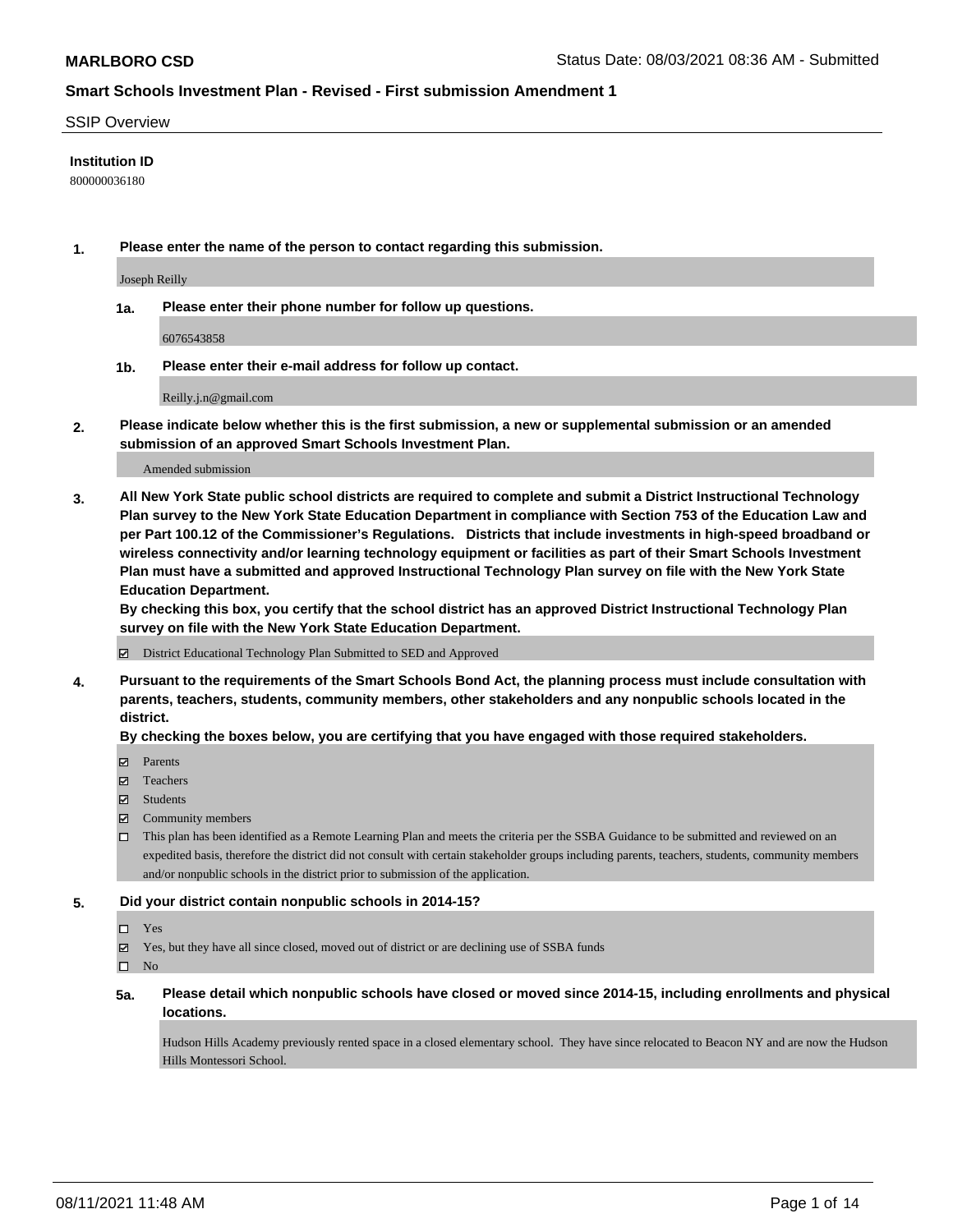#### SSIP Overview

**6. Certify that the following required steps have taken place by checking the boxes below:**

- The district developed and the school board approved a preliminary Smart Schools Investment Plan.
- The preliminary plan was posted on the district website for at least 30 days. The district included an address to which any written comments on the plan should be sent.
- $\boxtimes$  The school board conducted a hearing that enabled stakeholders to respond to the preliminary plan. This hearing may have occured as part of a normal Board meeting, but adequate notice of the event must have been provided through local media and the district website for at least two weeks prior to the meeting.
- The district prepared a final plan for school board approval and such plan has been approved by the school board.
- $\boxtimes$  The final proposed plan that has been submitted has been posted on the district's website.
- This Plan has been identified as a Remote Learning Plan and meets the criteria per the SSBA Guidance to be submitted and reviewed on an expedited basis, therefore this plan has not met certain stakeholder engagement requirements including, consulting with nonpublic schools in advance of plan submission, having the school board conduct a hearing on the plan and/or posting the plan to the district website for a minimum of 30 days. This district will post the Remote Learning Plan to the district's website upon submission of the application.
- **6a. Please upload the proposed Smart Schools Investment Plan (SSIP) that was posted on the district's website, along with any supporting materials. Note that this should be different than your recently submitted Educational Technology Survey. The Final SSIP, as approved by the School Board, should also be posted on the website and remain there during the course of the projects contained therein.**

SSBA BOE Pres\_Ammendment\_June 2021.pdf

**6b. Enter the webpage address where the final Smart Schools Investment Plan is posted. The Plan should remain posted for the life of the included projects.**

https://www.marlboroschools.org/cms/lib/NY24000063/Centricity/domain/49/smart%20schools/SSBA%20BOE%20Pres\_Ammendment\_June%2020 21.pdf

**7. Please enter an estimate of the total number of students and staff that will benefit from this Smart Schools Investment Plan based on the cumulative projects submitted to date.**

1,976

**8. An LEA/School District may partner with one or more other LEA/School Districts to form a consortium to pool Smart Schools Bond Act funds for a project that meets all other Smart School Bond Act requirements. Each school district participating in the consortium will need to file an approved Smart Schools Investment Plan for the project and submit a signed Memorandum of Understanding that sets forth the details of the consortium including the roles of each respective district.**

 $\Box$  The district plans to participate in a consortium to partner with other school district(s) to implement a Smart Schools project.

**9. Please enter the name and 6-digit SED Code for each LEA/School District participating in the Consortium.**

| <b>Partner LEA/District</b> | <b>ISED BEDS Code</b> |
|-----------------------------|-----------------------|
| (No Response)               | (No Response)         |

**10. Please upload a signed Memorandum of Understanding with all of the participating Consortium partners.**

(No Response)

**11. Your district's Smart Schools Bond Act Allocation is:**

\$1,076,410

**12. Final 2014-15 BEDS Enrollment to calculate Nonpublic Sharing Requirement**

|            | Public Enrollment | Nonpublic Enrollment | Total Enrollment | Nonpublic Percentage |
|------------|-------------------|----------------------|------------------|----------------------|
| Enrollment | .921              |                      | $\vert$ 0.00     | 0.00                 |

**13. This table compares each category budget total, as entered in that category's page, to the total expenditures listed**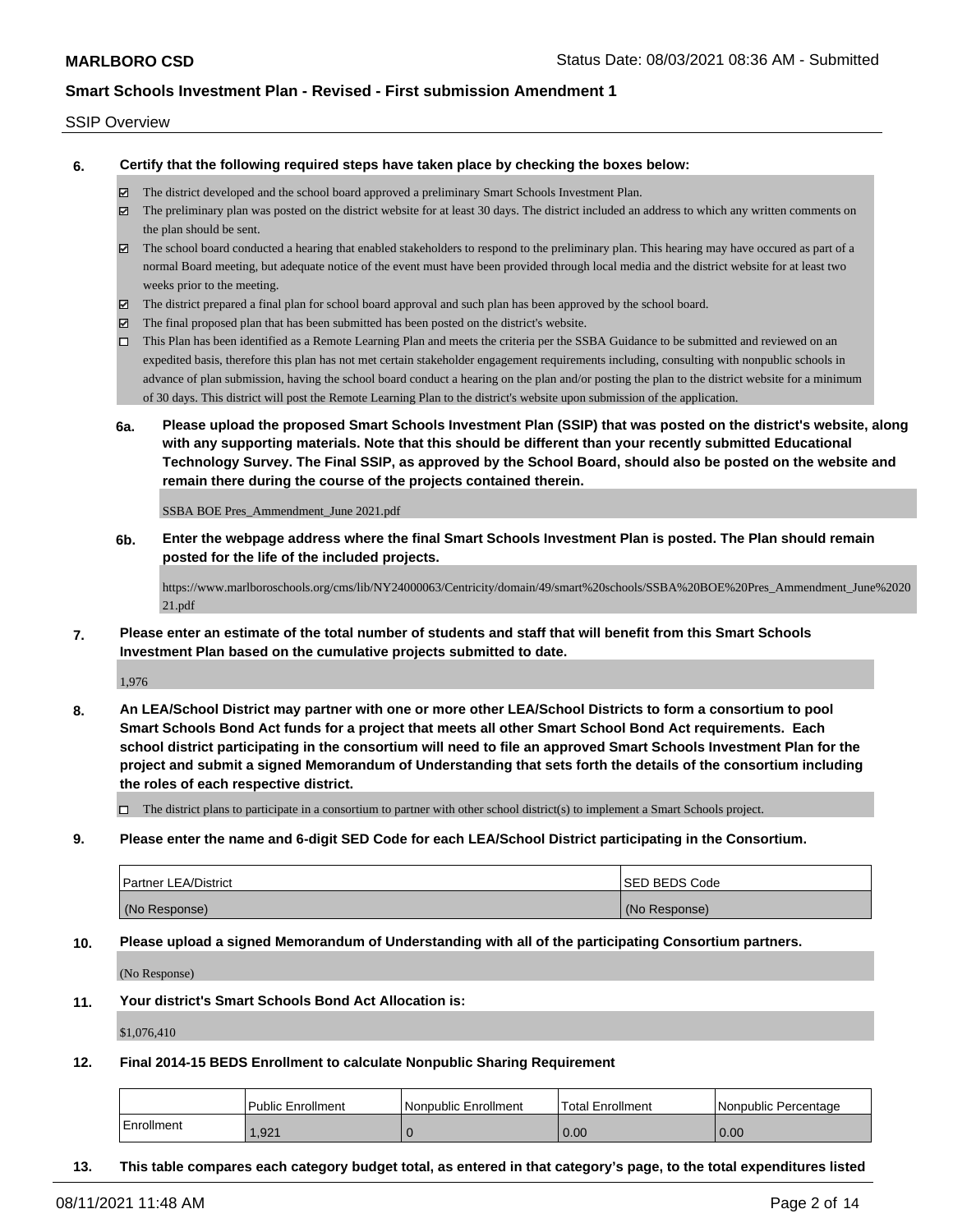SSIP Overview

### **in the category's expenditure table. Any discrepancies between the two must be resolved before submission.**

|                                          | Sub-Allocations | <b>Expenditure Totals</b> | Difference |
|------------------------------------------|-----------------|---------------------------|------------|
| <b>School Connectivity</b>               | $-33,739.00$    | $-33,739.00$              | 0.00       |
| Connectivity Projects for<br>Communities | 0.00            | 0.00                      | 0.00       |
| Classroom Technology                     | 122,144.00      | 122,144.00                | 0.00       |
| Pre-Kindergarten Classrooms              | 0.00            | 0.00                      | 0.00       |
| Replace Transportable<br>Classrooms      | 0.00            | 0.00                      | 0.00       |
| <b>High-Tech Security Features</b>       | $-54,729.00$    | $-54,729.00$              | 0.00       |
| Nonpublic Loan                           | 0.00            | 0.00                      | 0.00       |
| Totals:                                  | 33,676          | 33,676                    | 0          |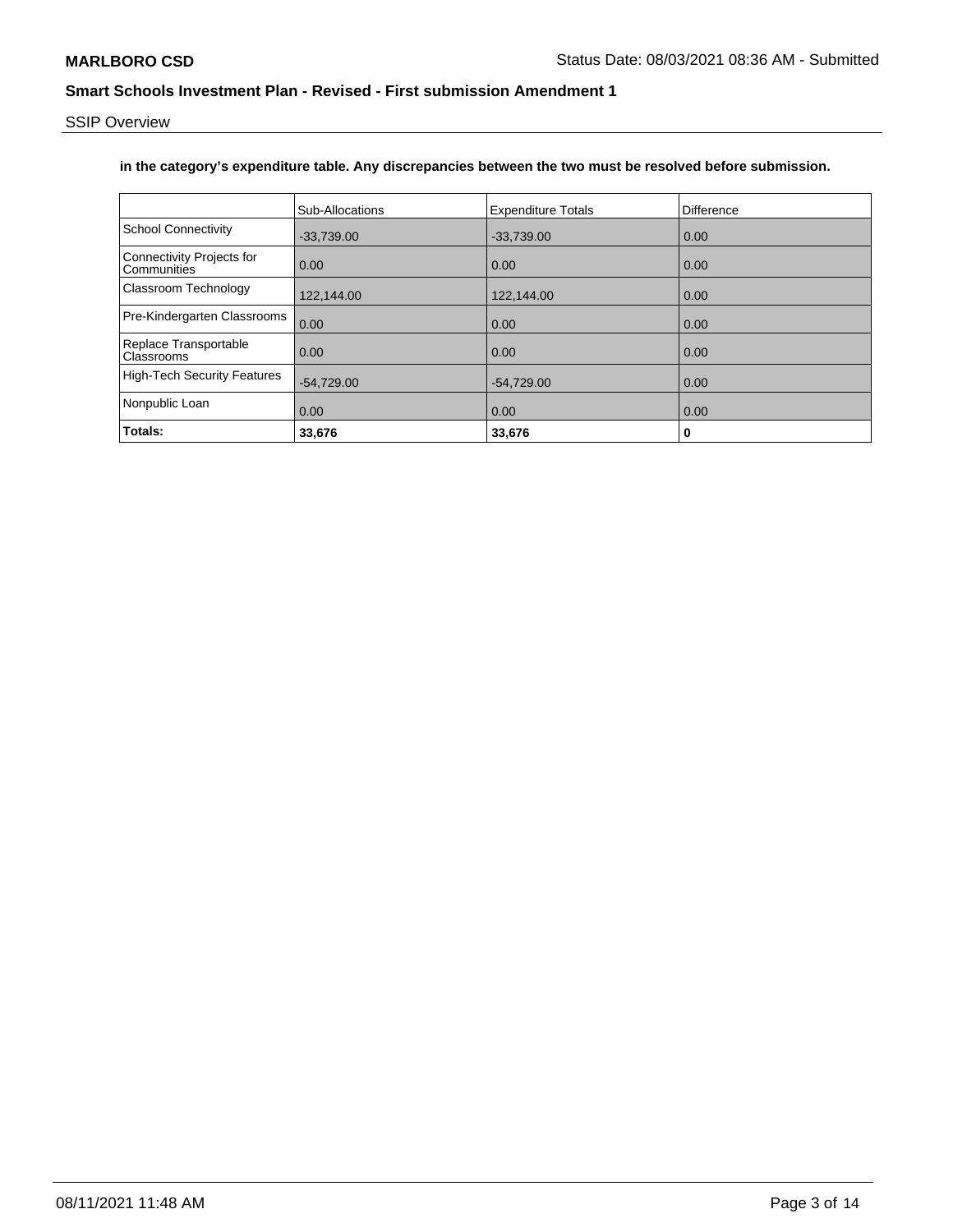School Connectivity

- **1. In order for students and faculty to receive the maximum benefit from the technology made available under the Smart Schools Bond Act, their school buildings must possess sufficient connectivity infrastructure to ensure that devices can be used during the school day. Smart Schools Investment Plans must demonstrate that:**
	- **• sufficient infrastructure that meets the Federal Communications Commission's 100 Mbps per 1,000 students standard currently exists in the buildings where new devices will be deployed, or**
	- **• is a planned use of a portion of Smart Schools Bond Act funds, or**
	- **• is under development through another funding source.**

**Smart Schools Bond Act funds used for technology infrastructure or classroom technology investments must increase the number of school buildings that meet or exceed the minimum speed standard of 100 Mbps per 1,000 students and staff within 12 months. This standard may be met on either a contracted 24/7 firm service or a "burstable" capability. If the standard is met under the burstable criteria, it must be:**

**1. Specifically codified in a service contract with a provider, and**

**2. Guaranteed to be available to all students and devices as needed, particularly during periods of high demand, such as computer-based testing (CBT) periods.**

**Please describe how your district already meets or is planning to meet this standard within 12 months of plan submission.**

(No Response)

**1a. If a district believes that it will be impossible to meet this standard within 12 months, it may apply for a waiver of this requirement, as described on the Smart Schools website. The waiver must be filed and approved by SED prior to submitting this survey.**

 $\Box$  By checking this box, you are certifying that the school district has an approved waiver of this requirement on file with the New York State Education Department.

**2. Connectivity Speed Calculator (Required). If the district currently meets the required speed, enter "Currently Met" in the last box: Expected Date When Required Speed Will be Met.**

|                  | l Number of     | Required Speed | Current Speed in | Expected Speed | Expected Date                           |
|------------------|-----------------|----------------|------------------|----------------|-----------------------------------------|
|                  | <b>Students</b> | In Mbps        | l Mbps           | to be Attained | When Required                           |
|                  |                 |                |                  |                | l Within 12 Months ISpeed Will be Met l |
| Calculated Speed | (No Response)   | 0.00           | (No Response)    | (No Response)  | (No Response)                           |

### **3. Describe how you intend to use Smart Schools Bond Act funds for high-speed broadband and/or wireless connectivity projects in school buildings.**

Marlboro Central School proposed upgrading their network infrastructure. This project has been bid and the contracts have been released. After assigning all of the contracts the budget needed to be adjusted. Some of the Connections and Components funds need to be moved to Classroom Devices.

**4. Describe the linkage between the district's District Instructional Technology Plan and how the proposed projects will improve teaching and learning. (There should be a link between your response to this question and your responses to Question 1 in Section IV - NYSED Initiatives Alignment: "Explain how the district use of instructional technology will serve as a part of a comprehensive and sustained effort to support rigorous academic standards attainment and performance improvement for students."** 

**Your answer should also align with your answers to the questions in Section II - Strategic Technology Planning and the associated Action Steps in Section III - Action Plan.)**

(No Response)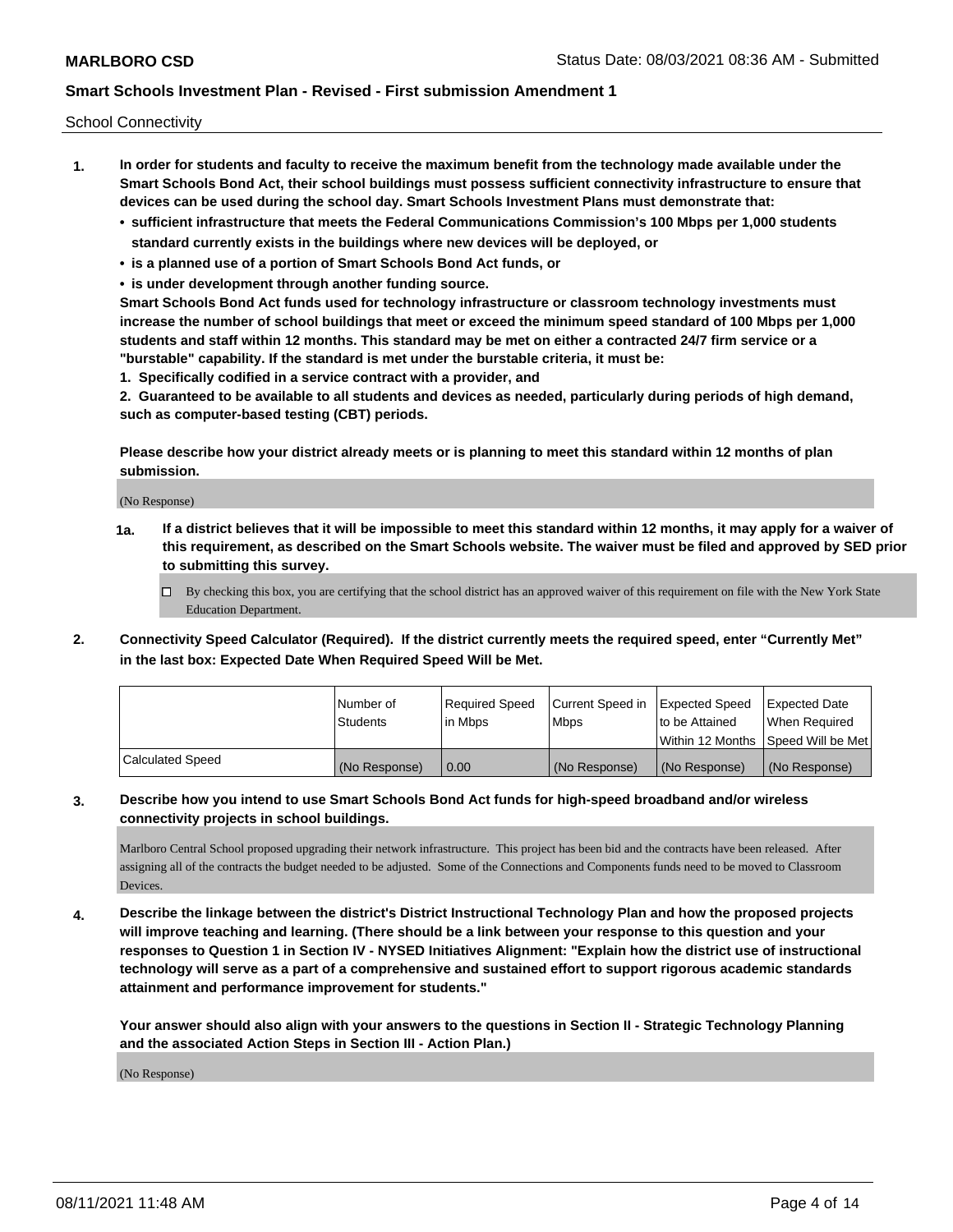School Connectivity

**5. If the district wishes to have students and staff access the Internet from wireless devices within the school building, or in close proximity to it, it must first ensure that it has a robust Wi-Fi network in place that has sufficient bandwidth to meet user demand.**

**Please describe how you have quantified this demand and how you plan to meet this demand.**

(No Response)

**6. Smart Schools plans with any expenditures in the School Connectivity category require a project number from the Office of Facilities Planning. Districts must submit an SSBA LOI and receive project numbers prior to submitting the SSIP. As indicated on the LOI, some projects may be eligible for a streamlined review and will not require a building permit.**

**Please indicate on a separate row each project number given to you by the Office of Facilities Planning.**

| <b>Project Number</b> |  |
|-----------------------|--|
| 62-10-01-06-0-001-011 |  |

**7. Certain high-tech security and connectivity infrastructure projects may be eligible for an expedited review process as determined by the Office of Facilities Planning.**

**Was your project deemed eligible for streamlined review?**

No

**8. Include the name and license number of the architect or engineer of record.**

| <b>Name</b>          | License Number |
|----------------------|----------------|
| <b>Bill Wisbauer</b> | 954148514      |

#### **9. Public Expenditures – Loanable (Counts toward the nonpublic loan calculation)**

| Select the allowable expenditure type.      | <b>PUBLIC</b> Items to be | l Quantitv | Cost Per Item | Total Cost |
|---------------------------------------------|---------------------------|------------|---------------|------------|
| Repeat to add another item under each type. | l Purchased               |            |               |            |
| (No Response)                               | (No Response)             | (No        | (No           | 0.00       |
|                                             |                           | Response)  | Response)     |            |
|                                             |                           | -0         | 0.00          |            |

#### **10. Public Expenditures – Non-Loanable (Does not count toward nonpublic loan calculation)**

| Select the allowable expenditure<br>type.<br>Repeat to add another item under<br>each type. | <b>PUBLIC</b> Items to be purchased   | Quantity    | Cost per Item | <b>Total Cost</b> |
|---------------------------------------------------------------------------------------------|---------------------------------------|-------------|---------------|-------------------|
|                                                                                             |                                       |             |               |                   |
| <b>Connections/Components</b>                                                               | Wiring of Middle School with Cat 6    | $-67$       | 500.00        | $-33.500.00$      |
|                                                                                             | data wiring NYSOGS Contract Rate      |             |               |                   |
| <b>Connections/Components</b>                                                               | Switching installation and connection | $-1$        | 30.280.00     | $-30.280.00$      |
|                                                                                             | to network - Phase 11                 |             |               |                   |
|                                                                                             |                                       |             |               |                   |
| <b>Connections/Components</b>                                                               | Switching installation and connection | $\mathbf 1$ | 30.041.00     | 30.041.00         |
|                                                                                             | to network - Phase 11                 |             |               |                   |
|                                                                                             |                                       | -67         | 60,821.00     | $-33,739$         |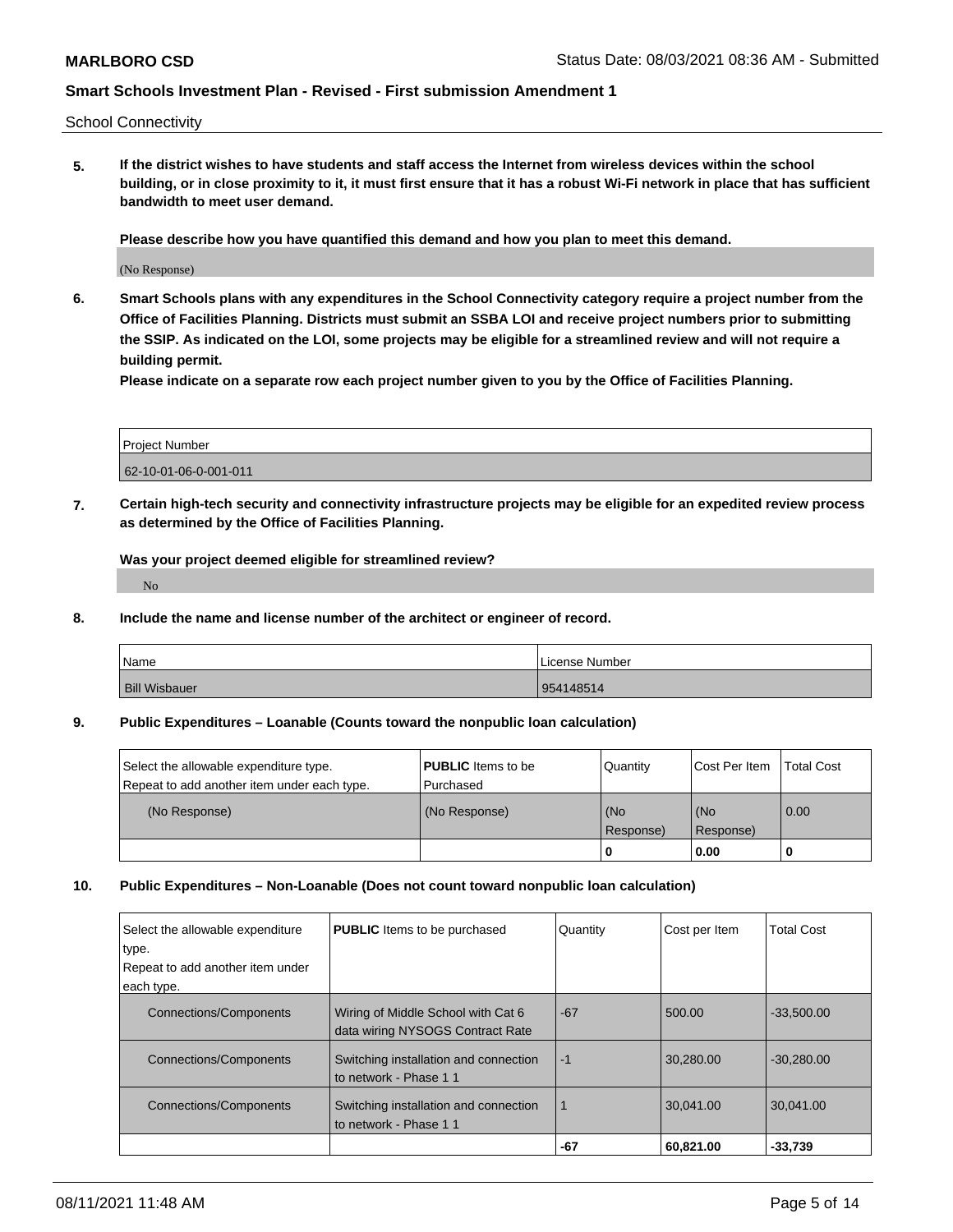School Connectivity

### **11. Final 2014-15 BEDS Enrollment to calculate Nonpublic Sharing Requirement (no changes allowed.)**

|            | <b>Public Enrollment</b> | l Nonpublic Enrollment | Total Enrollment | l Nonpublic Percentage |
|------------|--------------------------|------------------------|------------------|------------------------|
| Enrollment | .,921                    |                        | 0.00             | 0.00                   |

### **12. Total Public Budget - Loanable (Counts toward the nonpublic loan calculation)**

|                                               | Public Allocations | <b>Estimated Nonpublic Loan</b><br>Amount | <b>Estimated Total Sub-Allocations</b> |
|-----------------------------------------------|--------------------|-------------------------------------------|----------------------------------------|
| Network/Access Costs                          | (No Response)      | 0.00                                      | 0.00                                   |
| School Internal Connections and<br>Components | (No Response)      | 0.00                                      | 0.00                                   |
| Other                                         | (No Response)      | 0.00                                      | 0.00                                   |
| Totals:                                       | 0.00               | 0                                         |                                        |

### **13. Total Public Budget – Non-Loanable (Does not count toward the nonpublic loan calculation)**

|                                            | Sub-         |
|--------------------------------------------|--------------|
|                                            | Allocation   |
| Network/Access Costs                       | 0.00         |
| <b>Outside Plant Costs</b>                 | 0.00         |
| School Internal Connections and Components | $-33,739.00$ |
| Professional Services                      | 0.00         |
| Testing                                    | 0.00         |
| <b>Other Upfront Costs</b>                 | 0.00         |
| <b>Other Costs</b>                         | 0.00         |
| Totals:                                    | $-33,739.00$ |

## **14. School Connectivity Totals**

|                          | Total Sub-Allocations |
|--------------------------|-----------------------|
| Total Loanable Items     | 0.00                  |
| Total Non-Ioanable Items | $-33,739.00$          |
| <b>Totals:</b>           | $-33,739$             |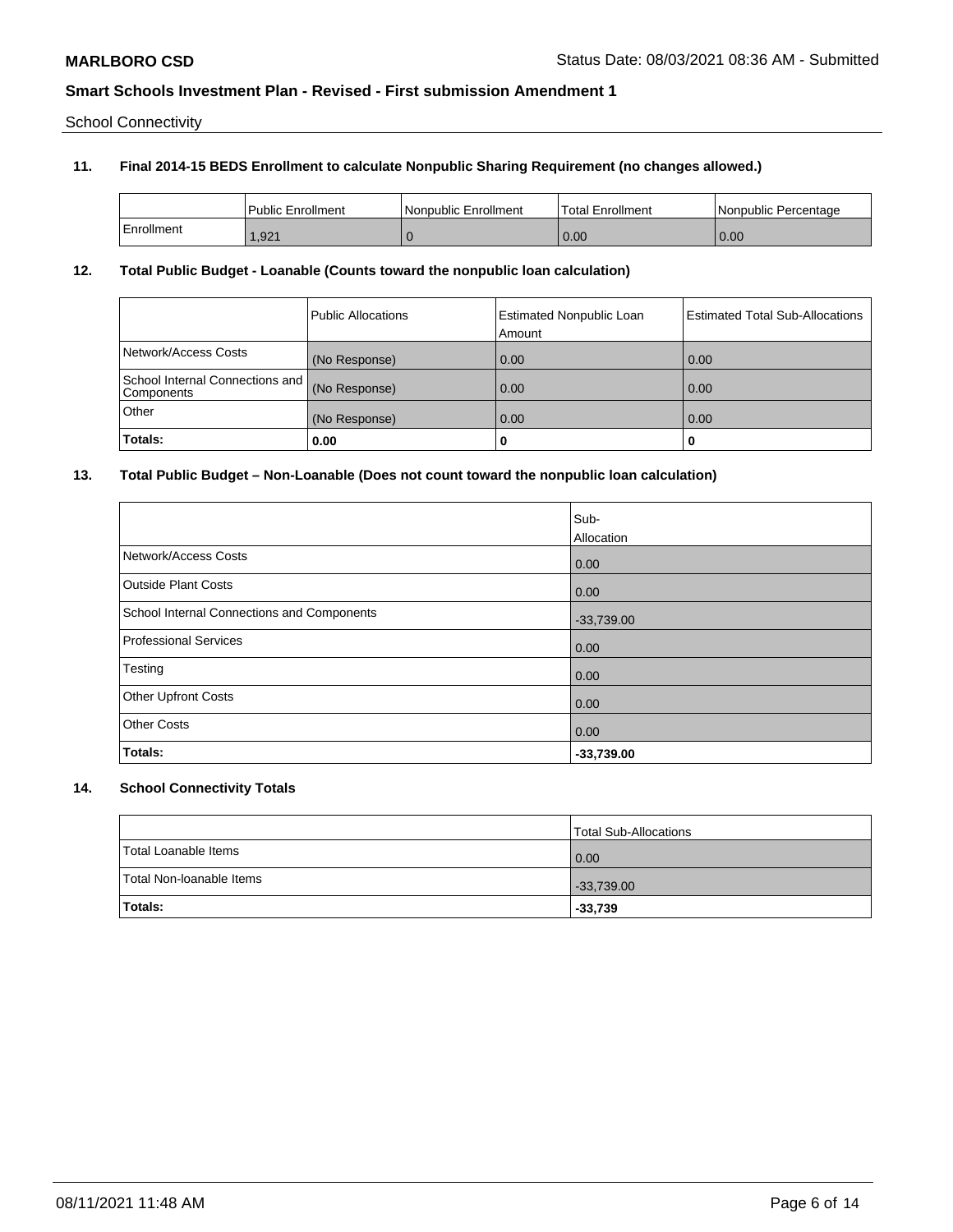Community Connectivity (Broadband and Wireless)

**1. Describe how you intend to use Smart Schools Bond Act funds for high-speed broadband and/or wireless connectivity projects in the community.**

(No Response)

**2. Please describe how the proposed project(s) will promote student achievement and increase student and/or staff access to the Internet in a manner that enhances student learning and/or instruction outside of the school day and/or school building.**

(No Response)

**3. Community connectivity projects must comply with all the necessary local building codes and regulations (building and related permits are not required prior to plan submission).**

 $\Box$  I certify that we will comply with all the necessary local building codes and regulations.

**4. Please describe the physical location of the proposed investment.**

(No Response)

**5. Please provide the initial list of partners participating in the Community Connectivity Broadband Project, along with their Federal Tax Identification (Employer Identification) number.**

| <b>Project Partners</b> | l Federal ID # |
|-------------------------|----------------|
| (No Response)           | (No Response)  |

**6. Please detail the type, quantity, per unit cost and total cost of the eligible items under each sub-category.**

| Select the allowable expenditure | Item to be purchased | Quantity      | Cost per Item | <b>Total Cost</b> |
|----------------------------------|----------------------|---------------|---------------|-------------------|
| type.                            |                      |               |               |                   |
| Repeat to add another item under |                      |               |               |                   |
| each type.                       |                      |               |               |                   |
| (No Response)                    | (No Response)        | (No Response) | (No Response) | 0.00              |
|                                  |                      | o             | 0.00          |                   |

**7. If you are submitting an allocation for Community Connectivity, complete this table.**

**Note that the calculated Total at the bottom of the table must equal the Total allocation for this category that you entered in the SSIP Overview overall budget.**

|                                    | Sub-Allocation |
|------------------------------------|----------------|
| Network/Access Costs               | (No Response)  |
| Outside Plant Costs                | (No Response)  |
| <b>Tower Costs</b>                 | (No Response)  |
| <b>Customer Premises Equipment</b> | (No Response)  |
| <b>Professional Services</b>       | (No Response)  |
| Testing                            | (No Response)  |
| <b>Other Upfront Costs</b>         | (No Response)  |
| <b>Other Costs</b>                 | (No Response)  |
| Totals:                            | 0.00           |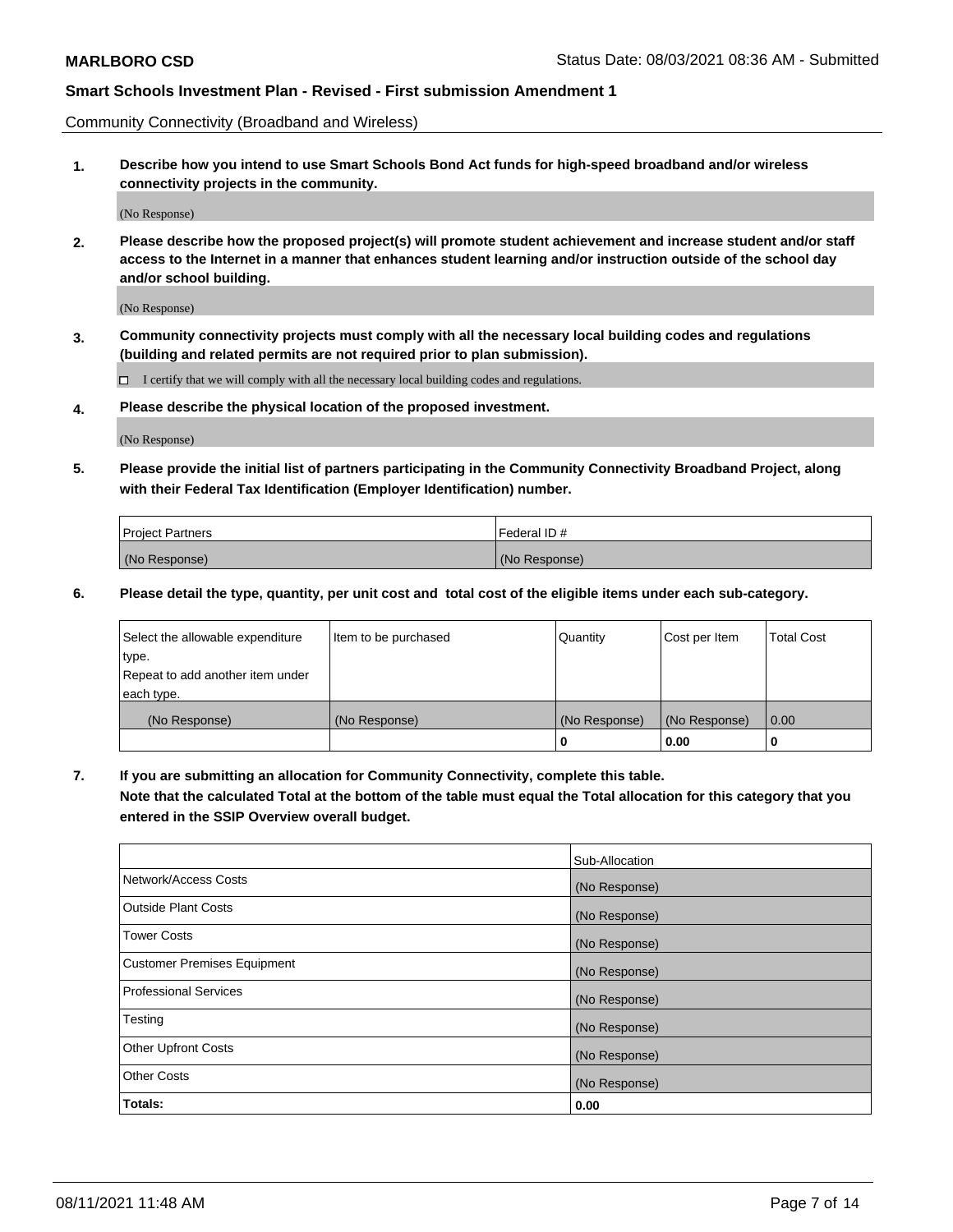### Classroom Learning Technology

**1. In order for students and faculty to receive the maximum benefit from the technology made available under the Smart Schools Bond Act, their school buildings must possess sufficient connectivity infrastructure to ensure that devices can be used during the school day. Smart Schools Investment Plans must demonstrate that sufficient infrastructure that meets the Federal Communications Commission's 100 Mbps per 1,000 students standard currently exists in the buildings where new devices will be deployed, or is a planned use of a portion of Smart Schools Bond Act funds, or is under development through another funding source. Smart Schools Bond Act funds used for technology infrastructure or classroom technology investments must increase the number of school buildings that meet or exceed the minimum speed standard of 100 Mbps per 1,000 students and staff within 12 months. This standard may be met on either a contracted 24/7 firm service or a "burstable" capability. If the standard is met under the burstable criteria, it must be:**

**1. Specifically codified in a service contract with a provider, and**

**2. Guaranteed to be available to all students and devices as needed, particularly during periods of high demand, such as computer-based testing (CBT) periods.**

**Please describe how your district already meets or is planning to meet this standard within 12 months of plan submission.**

(No Response)

- **1a. If a district believes that it will be impossible to meet this standard within 12 months, it may apply for a waiver of this requirement, as described on the Smart Schools website. The waiver must be filed and approved by SED prior to submitting this survey.**
	- By checking this box, you are certifying that the school district has an approved waiver of this requirement on file with the New York State Education Department.
- **2. Connectivity Speed Calculator (Required). If the district currently meets the required speed, enter "Currently Met" in the last box: Expected Date When Required Speed Will be Met.**

|                  | l Number of     | Required Speed | Current Speed in | <b>Expected Speed</b> | <b>Expected Date</b>                |
|------------------|-----------------|----------------|------------------|-----------------------|-------------------------------------|
|                  | <b>Students</b> | l in Mbps      | l Mbps           | to be Attained        | When Required                       |
|                  |                 |                |                  |                       | Within 12 Months  Speed Will be Met |
| Calculated Speed | (No Response)   | 0.00           | (No Response)    | l (No Response)       | (No Response)                       |

**3. If the district wishes to have students and staff access the Internet from wireless devices within the school building, or in close proximity to it, it must first ensure that it has a robust Wi-Fi network in place that has sufficient bandwidth to meet user demand.**

**Please describe how you have quantified this demand and how you plan to meet this demand.**

(No Response)

**4. All New York State public school districts are required to complete and submit an Instructional Technology Plan survey to the New York State Education Department in compliance with Section 753 of the Education Law and per Part 100.12 of the Commissioner's Regulations.**

**Districts that include educational technology purchases as part of their Smart Schools Investment Plan must have a submitted and approved Instructional Technology Plan survey on file with the New York State Education Department.**

- By checking this box, you are certifying that the school district has an approved Instructional Technology Plan survey on file with the New York State Education Department.
- **5. Describe the devices you intend to purchase and their compatibility with existing or planned platforms or systems. Specifically address the adequacy of each facility's electrical, HVAC and other infrastructure necessary to install and support the operation of the planned technology.**

It is the intent of Marlboro Central Schools to upgrade the personal devices used by the students and staff in our classrooms particularly interactive white boards. Because these are replacements, the new boards will not have any impact on the HVAC or infrastructure required to support these.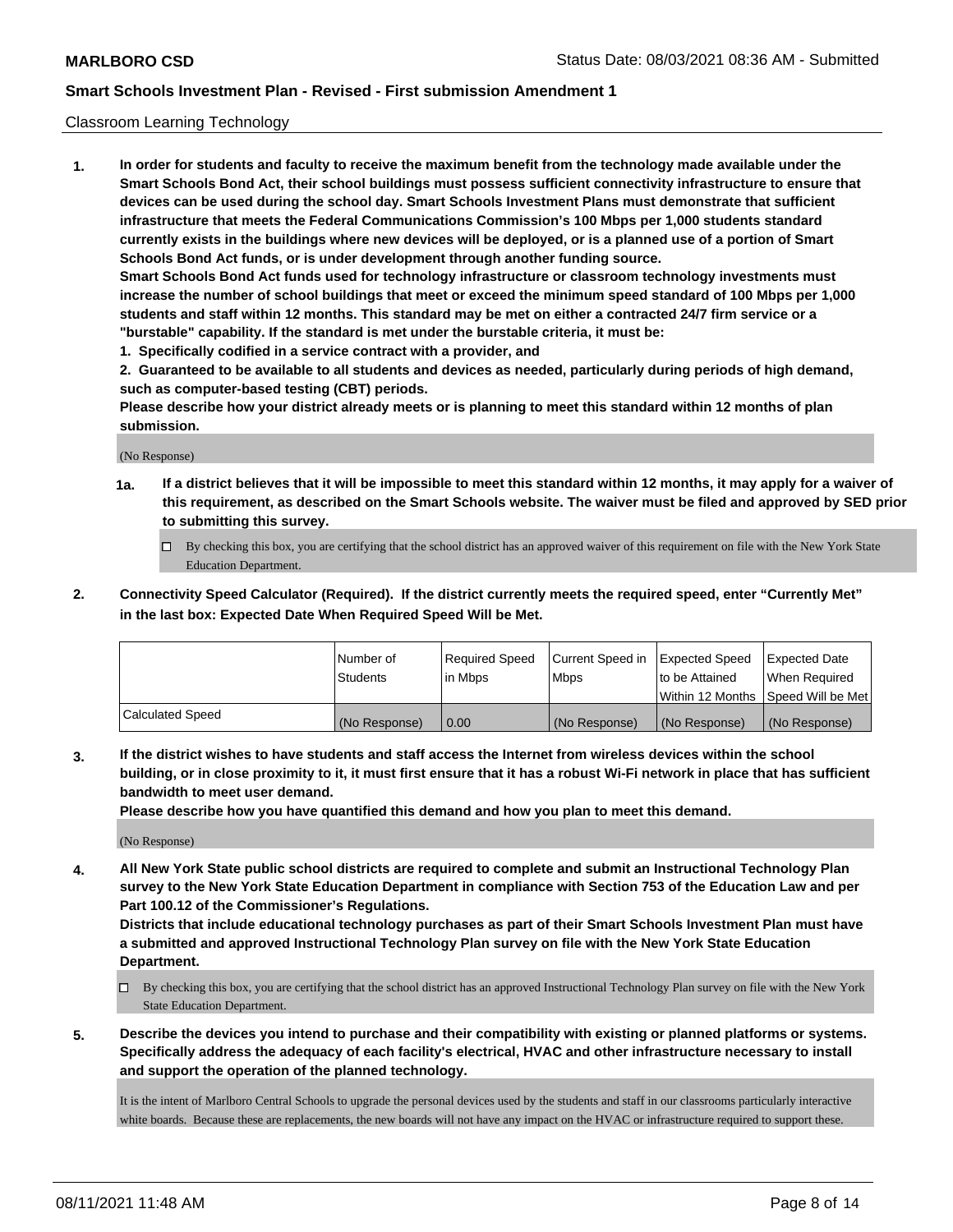#### Classroom Learning Technology

- **6. Describe how the proposed technology purchases will:**
	- **> enhance differentiated instruction;**
	- **> expand student learning inside and outside the classroom;**
	- **> benefit students with disabilities and English language learners; and**
	- **> contribute to the reduction of other learning gaps that have been identified within the district.**

**The expectation is that districts will place a priority on addressing the needs of students who struggle to succeed in a rigorous curriculum. Responses in this section should specifically address this concern and align with the district's Instructional Technology Plan (in particular Question 2 of E. Curriculum and Instruction: "Does the district's instructional technology plan address the needs of students with disabilities to ensure equitable access to instruction, materials and assessments?" and Question 3 of the same section: "Does the district's instructional technology plan address the provision of assistive technology specifically for students with disabilities to ensure access to and participation in the general curriculum?")**

**In addition, describe how the district ensures equitable access to instruction, materials and assessments and participation in the general curriculum for both SWD and English Language Learners/Multilingual Learners (ELL/MLL) students.**

**Please note: If this plan has been identified as a Remote Learning Plan to be submitted and reviewed on an expedited basis, the district should explain how this plan will facilitate remote and hybrid learning, in lieu of responding to the question above.**

(No Response)

**7. Where appropriate, describe how the proposed technology purchases will enhance ongoing communication with parents and other stakeholders and help the district facilitate technology-based regional partnerships, including distance learning and other efforts.**

(No Response)

**8. Describe the district's plan to provide professional development to ensure that administrators, teachers and staff can employ the technology purchased to enhance instruction successfully.**

**Note: This response should be aligned and expanded upon in accordance with your district's response to Question 1 of F. Professional Development of your Instructional Technology Plan: "Please provide a summary of professional development offered to teachers and staff, for the time period covered by this plan, to support technology to enhance teaching and learning. Please include topics, audience and method of delivery within your summary."**

**Please note: If this plan has been identified as a Remote Learning Plan to be submitted and reviewed on an expedited basis, the district should provide a statement confirming that the district has provided or will provide professional development on these devices to its staff, in lieu of responding to the question above.**

(No Response)

- **9. Districts must contact one of the SUNY/CUNY teacher preparation programs listed on the document on the left side of the page that supplies the largest number of the district's new teachers to request advice on innovative uses and best practices at the intersection of pedagogy and educational technology.**
	- $\boxtimes$  By checking this box, you certify that you have contacted the SUNY/CUNY teacher preparation program that supplies the largest number of your new teachers to request advice on these issues.

#### **9a. Please enter the name of the SUNY or CUNY Institution that you contacted.**

SUNY New Paltz

**9b. Enter the primary Institution phone number.**

845 257 2800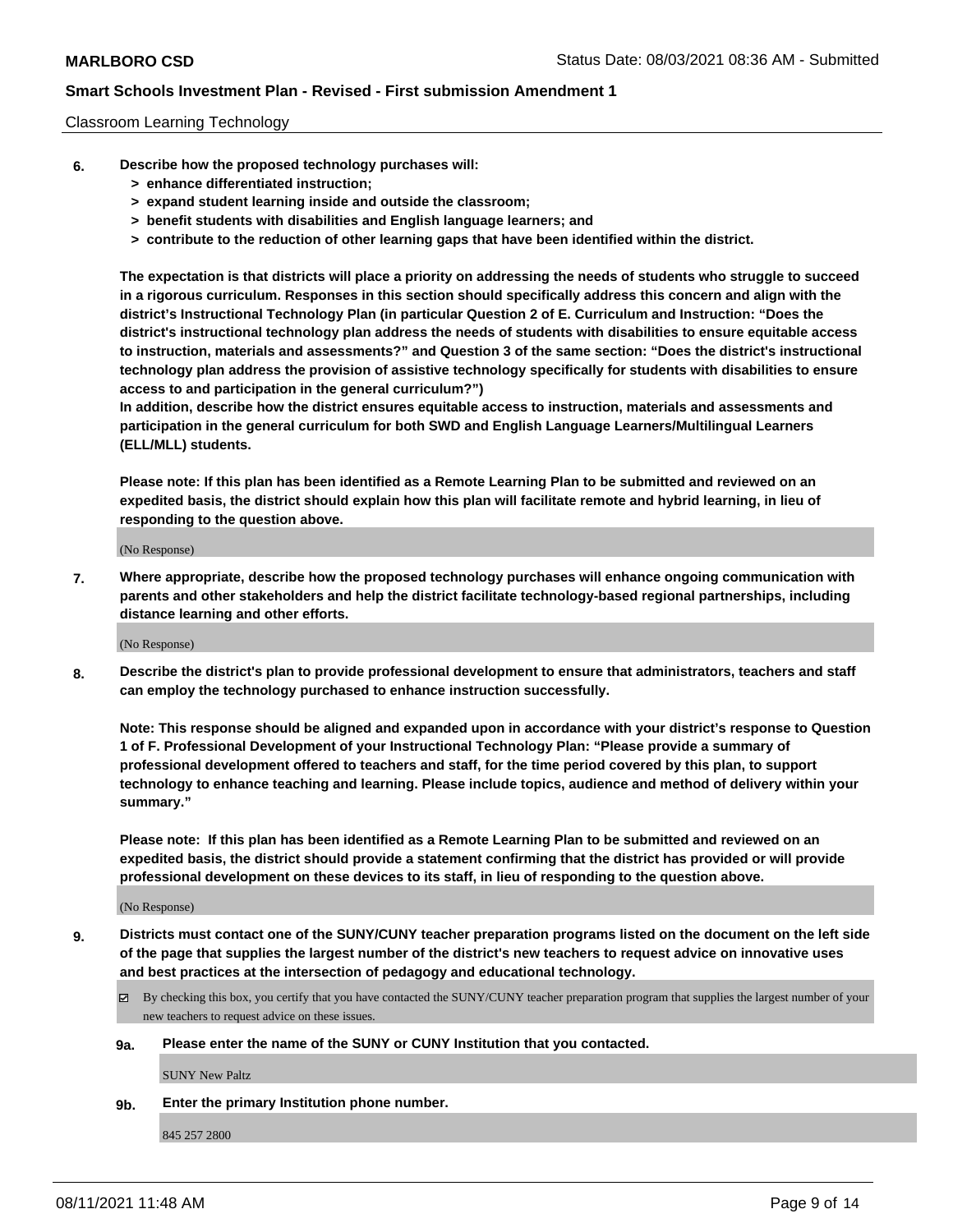Classroom Learning Technology

**9c. Enter the name of the contact person with whom you consulted and/or will be collaborating with on innovative uses of technology and best practices.**

Dr. Kiersten Greene, Assistant Professor of Literacy

**10. To ensure the sustainability of technology purchases made with Smart Schools funds, districts must demonstrate a long-term plan to maintain and replace technology purchases supported by Smart Schools Bond Act funds. This sustainability plan shall demonstrate a district's capacity to support recurring costs of use that are ineligible for Smart Schools Bond Act funding such as device maintenance, technical support, Internet and wireless fees, maintenance of hotspots, staff professional development, building maintenance and the replacement of incidental items. Further, such a sustainability plan shall include a long-term plan for the replacement of purchased devices and equipment at the end of their useful life with other funding sources.**

 $\square$  By checking this box, you certify that the district has a sustainability plan as described above.

**11. Districts must ensure that devices purchased with Smart Schools Bond funds will be distributed, prepared for use, maintained and supported appropriately. Districts must maintain detailed device inventories in accordance with generally accepted accounting principles.**

By checking this box, you certify that the district has a distribution and inventory management plan and system in place.

**12. Please detail the type, quantity, per unit cost and total cost of the eligible items under each sub-category.**

| Select the allowable expenditure | Iltem to be Purchased                   | Quantity   | Cost per Item | <b>Total Cost</b> |
|----------------------------------|-----------------------------------------|------------|---------------|-------------------|
| type.                            |                                         |            |               |                   |
| Repeat to add another item under |                                         |            |               |                   |
| each type.                       |                                         |            |               |                   |
| Interactive Whiteboards          | Infocus J Touch - 65' Interactive Board | $\vert$ 43 | 2.696.00      | 115,928.00        |
| Interactive Whiteboards          | Infocus J Touch Mounting Bracket        | 42         | 148.00        | 6,216.00          |
|                                  |                                         | 85         | 2,844.00      | 122,144           |

### **13. Final 2014-15 BEDS Enrollment to calculate Nonpublic Sharing Requirement (no changes allowed.)**

|            | Public Enrollment | Nonpublic Enrollment | <b>Total Enrollment</b> | Nonpublic<br>Percentage |
|------------|-------------------|----------------------|-------------------------|-------------------------|
| Enrollment | 1,921             | ъ                    | 0.00                    | 0.00                    |

#### **14. If you are submitting an allocation for Classroom Learning Technology complete this table.**

|                         | Public School Sub-Allocation | <b>Estimated Nonpublic Loan</b><br>Amount<br>(Based on Percentage Above) | <b>Estimated Total Public and</b><br>Nonpublic Sub-Allocation |
|-------------------------|------------------------------|--------------------------------------------------------------------------|---------------------------------------------------------------|
| Interactive Whiteboards | 122,144.00                   | 0.00                                                                     | 122,144.00                                                    |
| Computer Servers        | 0.00                         | 0.00                                                                     | 0.00                                                          |
| Desktop Computers       | 0.00                         | 0.00                                                                     | 0.00                                                          |
| <b>Laptop Computers</b> | 0.00                         | 0.00                                                                     | 0.00                                                          |
| <b>Tablet Computers</b> | 0.00                         | 0.00                                                                     | 0.00                                                          |
| <b>Other Costs</b>      | 0.00                         | 0.00                                                                     | 0.00                                                          |
| Totals:                 | 122,144.00                   | 0                                                                        | 122,144                                                       |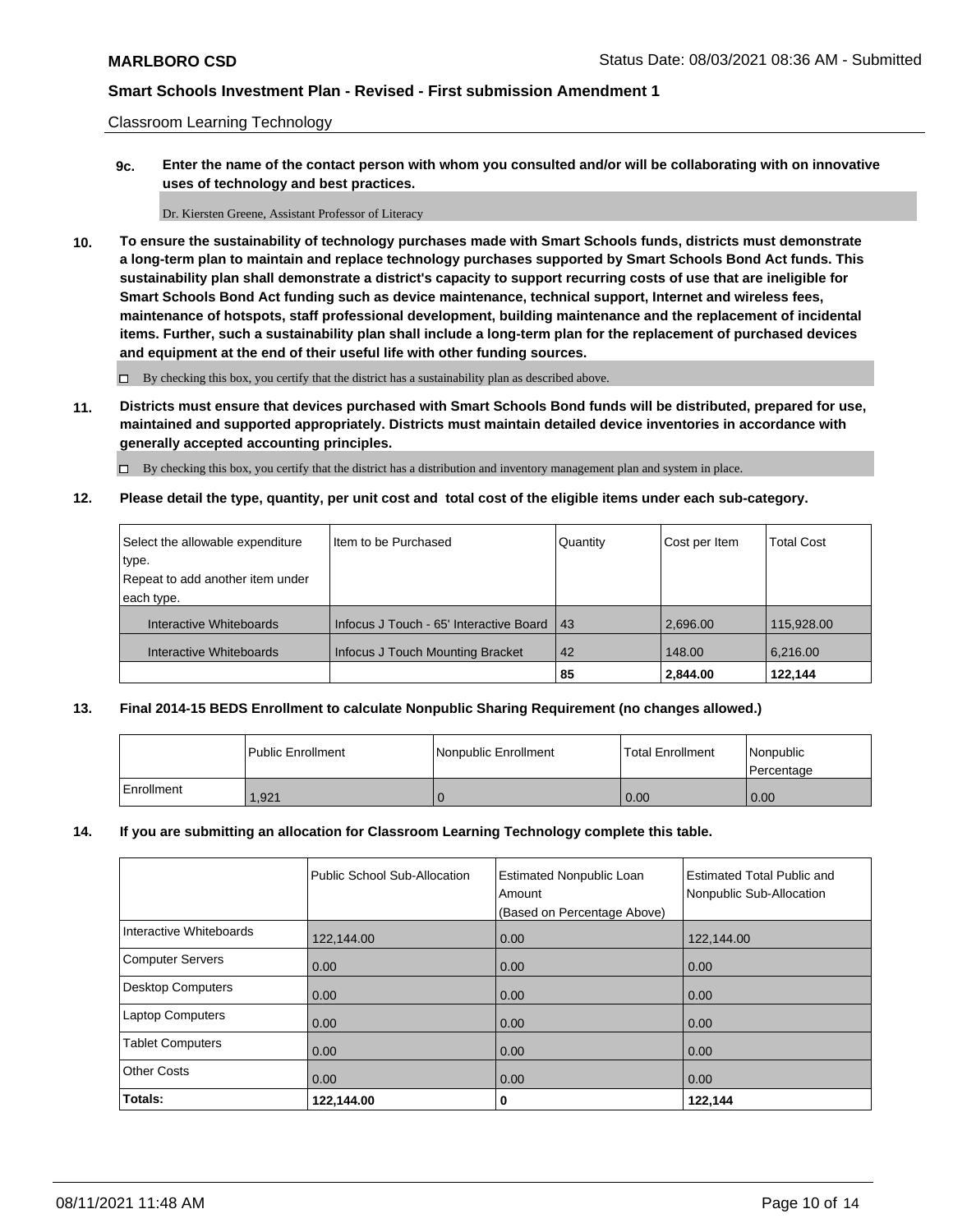#### Pre-Kindergarten Classrooms

**1. Provide information regarding how and where the district is currently serving pre-kindergarten students and justify the need for additional space with enrollment projections over 3 years.**

(No Response)

- **2. Describe the district's plan to construct, enhance or modernize education facilities to accommodate prekindergarten programs. Such plans must include:**
	- **Specific descriptions of what the district intends to do to each space;**
	- **An affirmation that new pre-kindergarten classrooms will contain a minimum of 900 square feet per classroom;**
	- **The number of classrooms involved;**
	- **The approximate construction costs per classroom; and**
	- **Confirmation that the space is district-owned or has a long-term lease that exceeds the probable useful life of the improvements.**

(No Response)

**3. Smart Schools Bond Act funds may only be used for capital construction costs. Describe the type and amount of additional funds that will be required to support ineligible ongoing costs (e.g. instruction, supplies) associated with any additional pre-kindergarten classrooms that the district plans to add.**

(No Response)

**4. All plans and specifications for the erection, repair, enlargement or remodeling of school buildings in any public school district in the State must be reviewed and approved by the Commissioner. Districts that plan capital projects using their Smart Schools Bond Act funds will undergo a Preliminary Review Process by the Office of Facilities Planning.**

**Please indicate on a separate row each project number given to you by the Office of Facilities Planning.**

| Project Number |  |
|----------------|--|
| (No Response)  |  |
|                |  |

**5. Please detail the type, quantity, per unit cost and total cost of the eligible items under each sub-category.**

| Select the allowable expenditure | Item to be purchased | Quantity      | Cost per Item | <b>Total Cost</b> |
|----------------------------------|----------------------|---------------|---------------|-------------------|
| type.                            |                      |               |               |                   |
| Repeat to add another item under |                      |               |               |                   |
| each type.                       |                      |               |               |                   |
| (No Response)                    | (No Response)        | (No Response) | (No Response) | 0.00              |
|                                  |                      | U             | 0.00          |                   |

**6. If you have made an allocation for Pre-Kindergarten Classrooms, complete this table. Note that the calculated Total at the bottom of the table must equal the Total allocation for this category that you entered in the SSIP Overview overall budget.**

|                                          | Sub-Allocation |
|------------------------------------------|----------------|
| Construct Pre-K Classrooms               | (No Response)  |
| Enhance/Modernize Educational Facilities | (No Response)  |
| <b>Other Costs</b>                       | (No Response)  |
| Totals:                                  | 0.00           |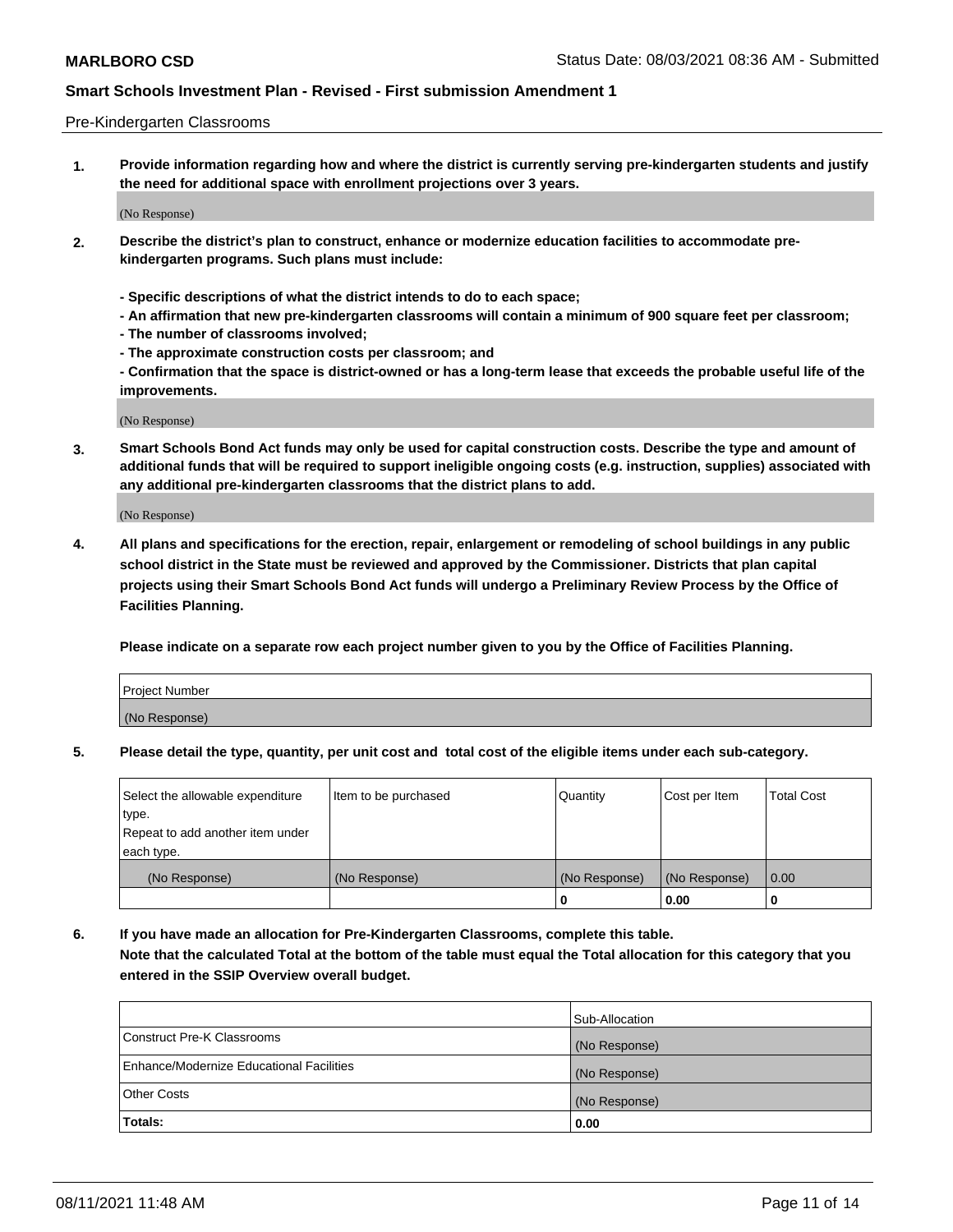Replace Transportable Classrooms

**1. Describe the district's plan to construct, enhance or modernize education facilities to provide high-quality instructional space by replacing transportable classrooms.**

(No Response)

**2. All plans and specifications for the erection, repair, enlargement or remodeling of school buildings in any public school district in the State must be reviewed and approved by the Commissioner. Districts that plan capital projects using their Smart Schools Bond Act funds will undergo a Preliminary Review Process by the Office of Facilities Planning.**

**Please indicate on a separate row each project number given to you by the Office of Facilities Planning.**

| Project Number |  |
|----------------|--|
|                |  |
|                |  |
|                |  |
| (No Response)  |  |
|                |  |
|                |  |

**3. For large projects that seek to blend Smart Schools Bond Act dollars with other funds, please note that Smart Schools Bond Act funds can be allocated on a pro rata basis depending on the number of new classrooms built that directly replace transportable classroom units.**

**If a district seeks to blend Smart Schools Bond Act dollars with other funds describe below what other funds are being used and what portion of the money will be Smart Schools Bond Act funds.**

(No Response)

**4. Please detail the type, quantity, per unit cost and total cost of the eligible items under each sub-category.**

| Select the allowable expenditure | Item to be purchased | Quantity      | Cost per Item | Total Cost |
|----------------------------------|----------------------|---------------|---------------|------------|
| ∣type.                           |                      |               |               |            |
| Repeat to add another item under |                      |               |               |            |
| each type.                       |                      |               |               |            |
| (No Response)                    | (No Response)        | (No Response) | (No Response) | 0.00       |
|                                  |                      | u             | 0.00          |            |

**5. If you have made an allocation for Replace Transportable Classrooms, complete this table. Note that the calculated Total at the bottom of the table must equal the Total allocation for this category that you entered in the SSIP Overview overall budget.**

|                                                | Sub-Allocation |
|------------------------------------------------|----------------|
| Construct New Instructional Space              | (No Response)  |
| Enhance/Modernize Existing Instructional Space | (No Response)  |
| Other Costs                                    | (No Response)  |
| Totals:                                        | 0.00           |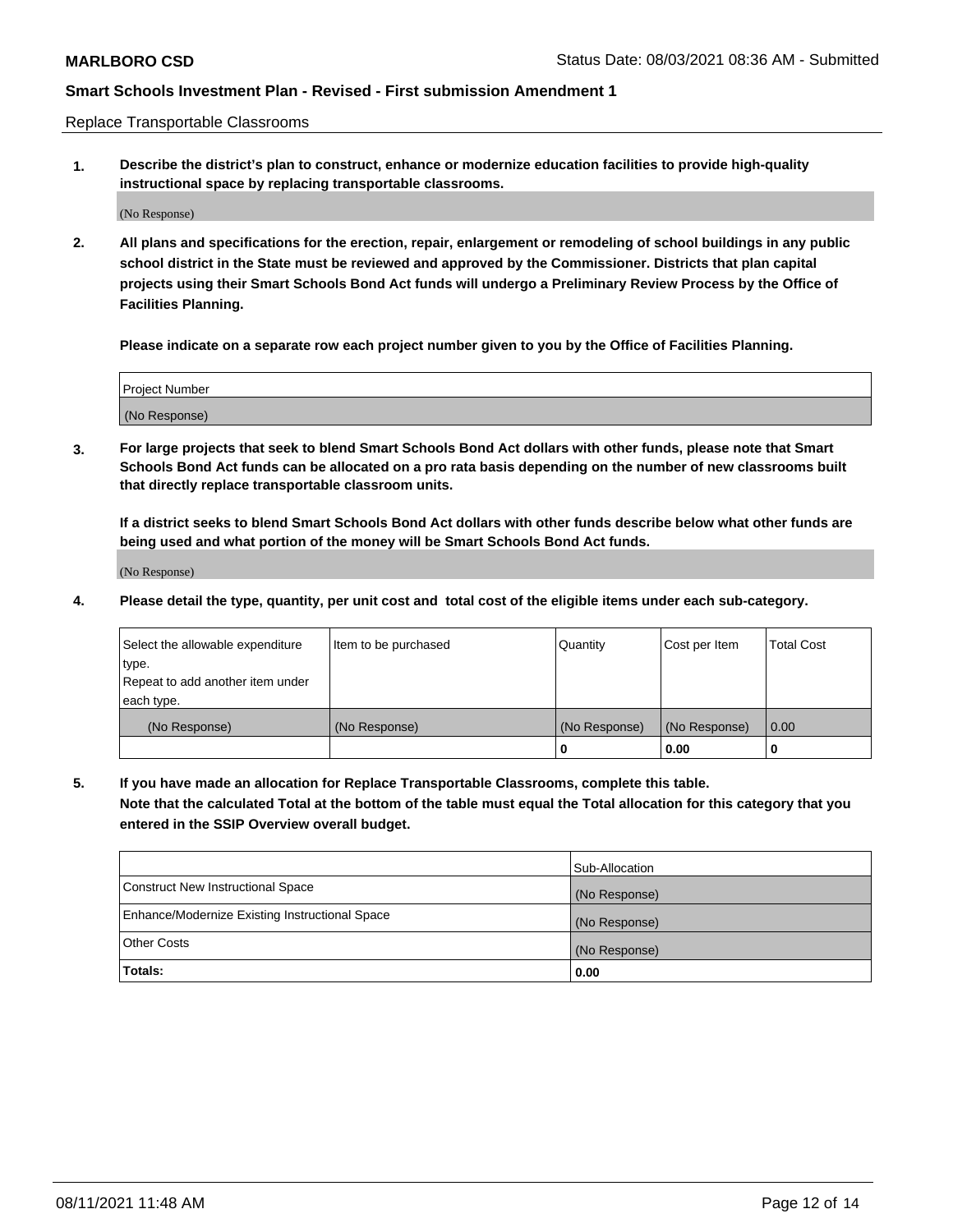#### High-Tech Security Features

**1. Describe how you intend to use Smart Schools Bond Act funds to install high-tech security features in school buildings and on school campuses.**

The planning for High Tech Security was completed two years ago. Several of the items came in under budget. The remaining funds need to be reallocated to Classroom Devices.

**2. All plans and specifications for the erection, repair, enlargement or remodeling of school buildings in any public school district in the State must be reviewed and approved by the Commissioner. Smart Schools plans with any expenditures in the High-Tech Security category require a project number from the Office of Facilities Planning. Districts must submit an SSBA LOI and receive project numbers prior to submitting the SSIP. As indicated on the LOI, some projects may be eligible for a streamlined review and will not require a building permit. Please indicate on a separate row each project number given to you by the Office of Facilities Planning.**

Project Number

62-10-01-06-7-999-BA1

- **3. Was your project deemed eligible for streamlined Review?**
	- Yes
	- $\hfill \square$  No
	- **3a. Districts with streamlined projects must certify that they have reviewed all installations with their licensed architect or engineer of record, and provide that person's name and license number. The licensed professional must review the products and proposed method of installation prior to implementation and review the work during and after completion in order to affirm that the work was code-compliant, if requested.**

By checking this box, you certify that the district has reviewed all installations with a licensed architect or engineer of record.

**4. Include the name and license number of the architect or engineer of record.**

| Name                      | License Number |
|---------------------------|----------------|
| Bill Wisbauer, Tetra Tech | 954148514      |

**5. Please detail the type, quantity, per unit cost and total cost of the eligible items under each sub-category.**

| Select the allowable expenditure  | Item to be purchased                                                                                                                                       | Quantity | Cost per Item | <b>Total Cost</b> |
|-----------------------------------|------------------------------------------------------------------------------------------------------------------------------------------------------------|----------|---------------|-------------------|
| type.                             |                                                                                                                                                            |          |               |                   |
| Repeat to add another item under  |                                                                                                                                                            |          |               |                   |
| each type.                        |                                                                                                                                                            |          |               |                   |
| <b>Electronic Security System</b> | A+ Installation Services                                                                                                                                   | -1       | 34,800.00     | $-34,800.00$      |
| <b>Electronic Security System</b> | AXIS M7016 VIDEO ENCODER                                                                                                                                   | $-11$    | 939.00        | $-10.329.00$      |
| <b>Electronic Security System</b> | Professional Service Install, configure<br>& integrate security cameras, cable<br>and wiring for video systems. Manuf.<br>Part #: Install-Video Technician | $-1$     | 9.600.00      | $-9.600.00$       |
|                                   |                                                                                                                                                            | $-13$    | 45.339.00     | -54,729           |

**6. If you have made an allocation for High-Tech Security Features, complete this table. Enter each Sub-category Public Allocation based on the the expenditures listed in Table #5.**

|                                                      | Sub-Allocation |
|------------------------------------------------------|----------------|
| Capital-Intensive Security Project (Standard Review) | 0.00           |